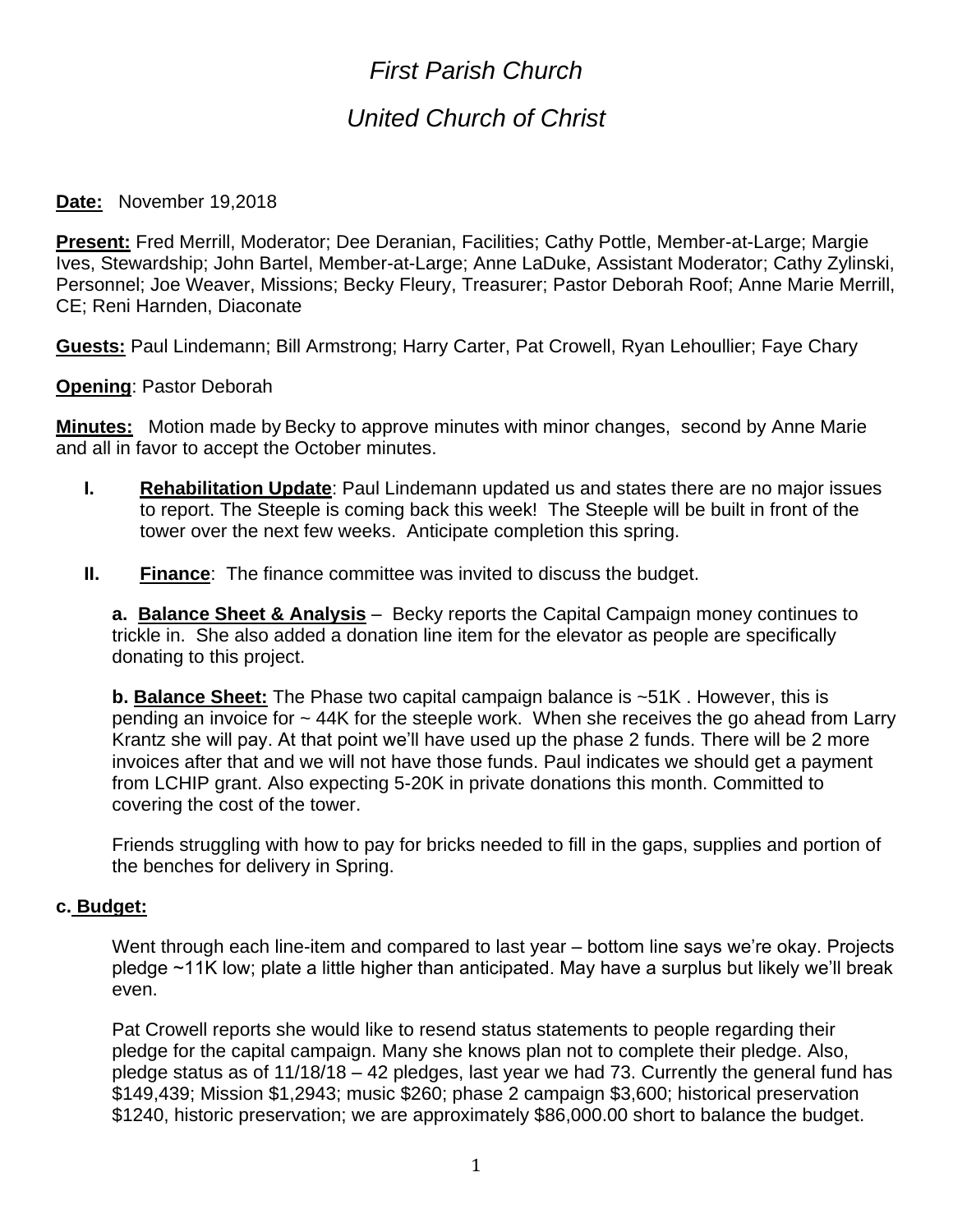#### **2019 Draft Budget:**

Personnel requested change in staffing & a 3% increase for Pastor, asking for \$750/week for substitute Pastor - not asking for a full time Pastor pay as we won't need to pay benefits. Increasing admin assist to 30 hours; pretty much same as last year – There aren't many places to reduce expenses.

We will hold another discussion following worship for the 2019 budget status on December  $9^{th}$ . Fred or Anne will make announcement at Worship. Fred will write a Newsletter by Tuesday.

#### **III. Recall Meeting Results:**

The task force met (Anne, Cathy Z., Deborah; Cindy) w/ Reverend Slater and started the communication process and dialogue . They will be meeting again Monday – no actionable items to report. The relationship we have in council is what we want modeled in the Congregation. Sunday there was Q & A with Reverend Rankin. Hearing a lack of unity and don't have a common vision. It is felt we need a strategic plan w/ common mission & values.

### **IV. Pastor's Report:**

Special Note: Pastor Deborah challenges council to come to church 15" early to speak/greet several people before worship starts.

Pastor's Report November 19, 2018

"We cannot solve our problems with the same thinking we used when we created them." Albert Einstein

The **worship service** on November 25 will be "café church". The Deacons will provide various breakfast refreshments which will be available starting at 9:30, along with a hot beverages. The worship space will be set up with tables and chairs. People can enjoy breakfast while we worship and pray together in community!

**Wonder Wednesday** continues to be a blessing for those who attend. We received a "thank you" card from Ernestine, who used to play for our service! She has since moved to Arkansas. It was a testimony to the power of our Wednesday night Wonder Worship Services that someone would thank us! To be sure, when we walk in the light, when we pray together and when we consider the Gospel message, we bless whoever comes to join us.

Dani Allen played for us in October and we are very grateful. She played out of the songbooks that Dani and Debbie donated to the church quite a few years ago. Debbie unearthed them when she was doing inventory.

**Music Program:** Interim Debbie Gline Allen and I have similar theology regarding music in worship. Psalm 100:1, 2: "Make a joyful noise to the Lord, all the earth. Worship the Lord with gladness; come into his presence with singing." The Bible is full of references of followers praising God in song and with instruments. We are working together to teach songs to the congregation, as well as inviting the congregation to join in singing, even during some anthems. We also envision inviting those who play instruments to offer their musical gifts. On Sunday morning the choir will rehearse in Currier until 9:15 and then go downstairs to continue rehearsing – allowing Currier to be open to the early arrivals. You may have noticed that during worship the anthem is now right before the children's time. This is an intentional move so that our Christian Educators may sing in the choir. And you may also have noticed that when the children go downstairs, Debbie leaves, as well. Rather than a separate "children's choir", we are encouraging all of the children to sing together. So Debbie goes downstairs when the children go down and she teaches all of them to sing. She has reported to Deacons that this is working very nicely.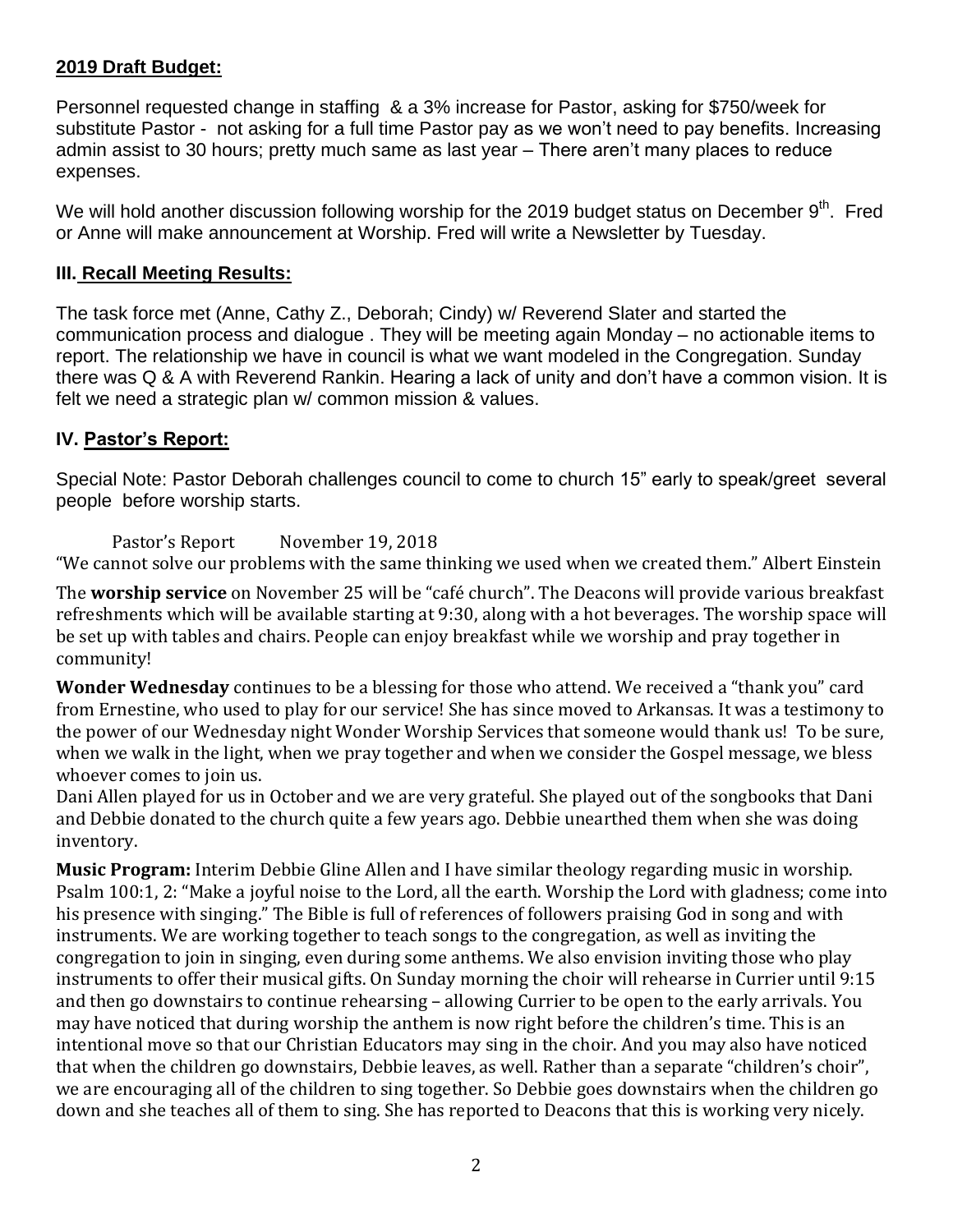These are the beginning steps toward a music program that is inclusive, instructive, intergenerational, and diverse.

**Adult Faith Formation** on Tuesday evening is reading the Bible together. We are reading the Book of Acts. I commend this book to all leaders in the church, even if you cannot attend our conversations. Acts describes the early church. It is a young church finding its way. We, too, are finding our way as culture shifts under our feet.

I heard one particular lament on October 21st at the Congregational meeting that has given me pause. People miss their friends. **"Where are all the people who used to go to church with us?"** The unfortunate reality is that this downturn in church attendance is cultural and it is widespread. It is not just here at FPC and it is not because of any one pastor. It is an overarching systemic issue in our country today. If you find this hard to believe, do your own poll at your place of work. The statistics I found indicated that in recent years, there's been a 15 percent drop in regular church attendance. People no longer feel obliged or honor bound to go to church for one thing. For another, churches used to attract families with children. In today's culture sports have taken over the Sunday morning timeslot. It used to be that there was no competition for what to do on Sunday morning. Today, it's not the case. What can churches do? Churches need to get creative and they need to try new things. One article said: "Churches need to be get better at communicating why belonging to a community of faith is better than worshiping alone, and then they have to prove it to be true in their own communities. It is one thing to say that community is better than religious isolation, but it needs to be demonstrated. As Jesus says, "By this all people will know that you are my disciples, if you have love for one another" (John 13:35). Experts also say that churches need to operate **within their communities** in a way that makes them thankful the churches exist.

## **V. Round Table:**

**Member-at-Large:** John stated that tomorrow is a transgender day of remembrance – keep that community in prayers. John feels we need to readdress the by-laws. Fred indicates we will need a special meeting to do this. Cathy Z. states we need to look at progressive discipline, the Call and Bylaws. Fred states this needs to be done thoughtfully and thoroughly after the annual meeting. Should also be in conjunction with the structure committee.

**Stewardship:** Margie reports sonshine soup kitchen sent out information about their fundraising; Margie also states that it is amazing that Cathy Pottle continues to do the Sugar Plum Fair for so many years! Kudos to her!

**Member-at-Large:** Cathy Pottle reports she is glad the Sugar Plum Fair is over. Would like to follow up with complaints (i.e. parking issues).

**Facilities:** Dee Deranian – Not much going on. Emergency exit signs up, trimmed trees in playground; a potential large expense – need new oil tanks inside – it is within the budget – approximately \$5K. Will use Batcheldor's Fund.

**Clerk:** Linda suggests putting minutes out as public document.

**CE:** Interchurch youth group – next one in December – Atkinson is hosting; advent workshop looking for help, looking for donation of greens, working hard on the pageant this year, carols before church.

**Treasurer:** Becky - follow up on fair – thanks to Liza Duffy donating the mixer machine – challenge to move, not easy. Need 3 good strong people to get the mixer back.